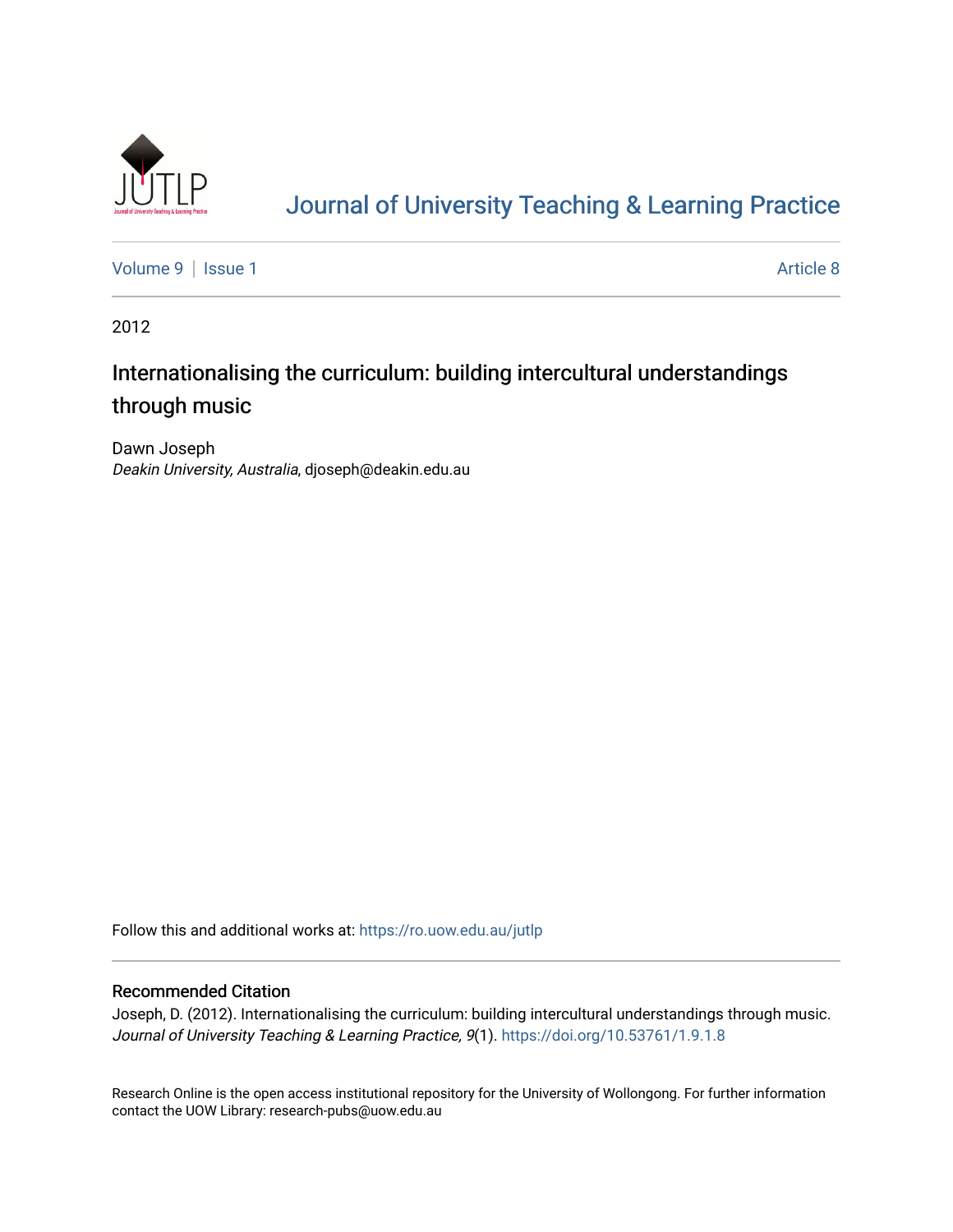### Internationalising the curriculum: building intercultural understandings through music

#### **Abstract**

This article reports of the power (influence) of music to develop intercultural understandings to better internationalise the curriculum. It argues that through internationalisation, we learn more about other people's cultures hence, by providing an international/intercultural dimension into the teaching unit of 'Discovering Music A', tertiary students at Deakin University have opportunities to experience, investigate and participate in a different music and culture. Using the metaphor of the 'talking drum', this article reports through anecdotal notes, observations, journaling and student evaluation, how a different music, like that of Africa, communicates and promotes intercultural dialogue in a social and learning environment. The 2011 cohort included both international and local students from the Faculty of Arts and Education, Health and Business and Law, opening up a broad range of international dialogue in which all students in the cohort had a voice for expressing themselves about another culture and its music. I contend that the inclusion of a new and different music in the Bachelor of Education (Primary) curriculum and as an elective unit across all faculties provides a pathway for intercultural dialogue and understanding. As tertiary educators by internationalising the curriculum and through the process of reflection, observation and student feedback, we are able to make meaning around our practice and adapt our practice. I argue that units like Discovering Music A are an effective and useful dais to address cultural diversity and build intercultural relations and understandings in our tertiary courses.

#### Keywords

Tertiary education, internationalising the curriculum, music education, curriculum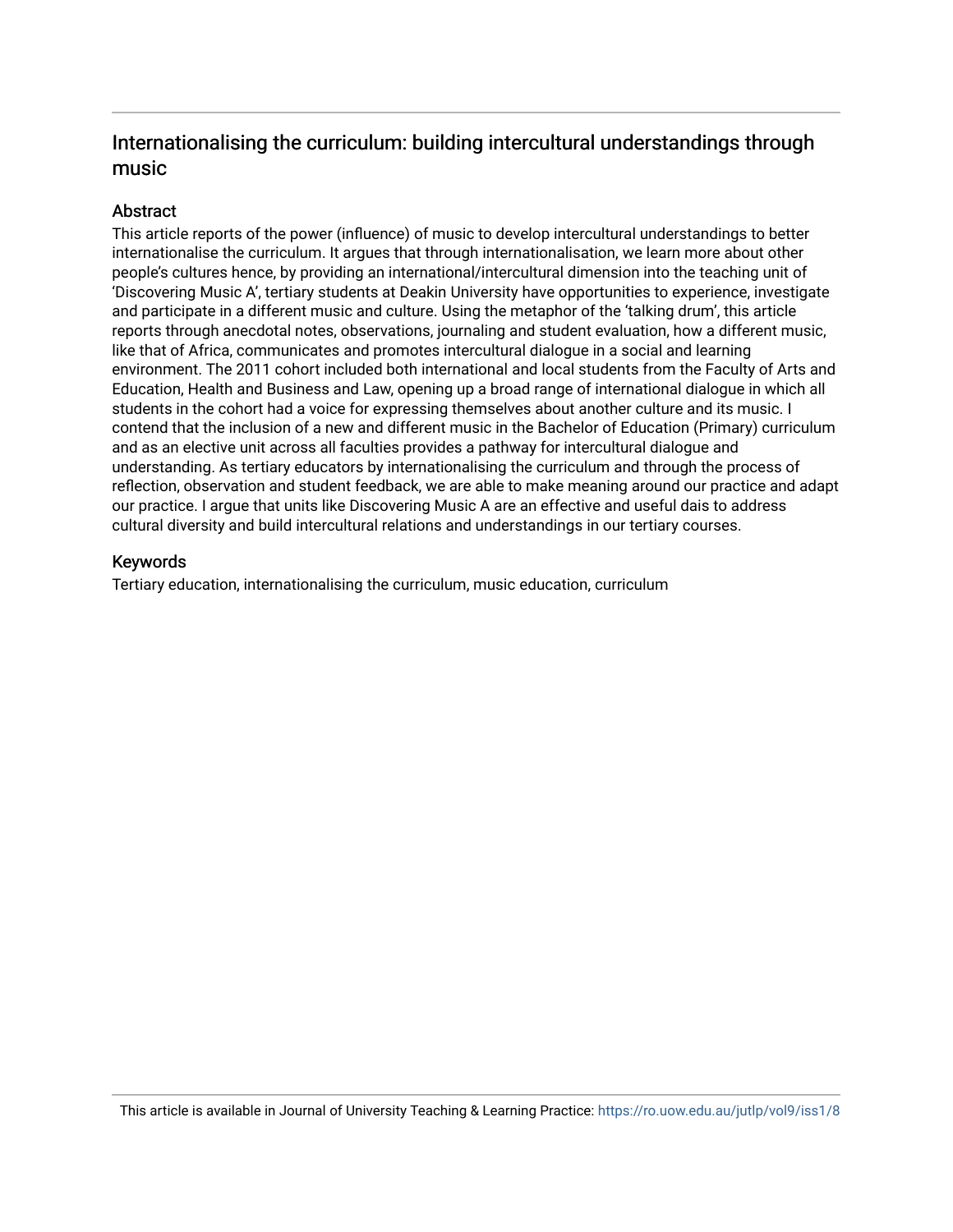

# [Journal of University Teaching & Learning Practice](https://ro.uow.edu.au/jutlp)

[Volume 9](https://ro.uow.edu.au/jutlp/vol9) | [Issue 1](https://ro.uow.edu.au/jutlp/vol9/iss1) Article 8

2012

## Internationalising the curriculum: building intercultural understandings through music

Dawn Joseph Deakin University, djoseph@deakin.edu.au

Follow this and additional works at: [https://ro.uow.edu.au/jutlp](https://ro.uow.edu.au/jutlp?utm_source=ro.uow.edu.au%2Fjutlp%2Fvol9%2Fiss1%2F8&utm_medium=PDF&utm_campaign=PDFCoverPages) 

#### Recommended Citation

Joseph, D. (2012). Internationalising the curriculum: building intercultural understandings through music. Journal of University Teaching & Learning Practice, 9(1). [https://ro.uow.edu.au/jutlp/vol9/iss1/8](https://ro.uow.edu.au/jutlp/vol9/iss1/8?utm_source=ro.uow.edu.au%2Fjutlp%2Fvol9%2Fiss1%2F8&utm_medium=PDF&utm_campaign=PDFCoverPages)

Research Online is the open access institutional repository for the University of Wollongong. For further information contact the UOW Library: research-pubs@uow.edu.au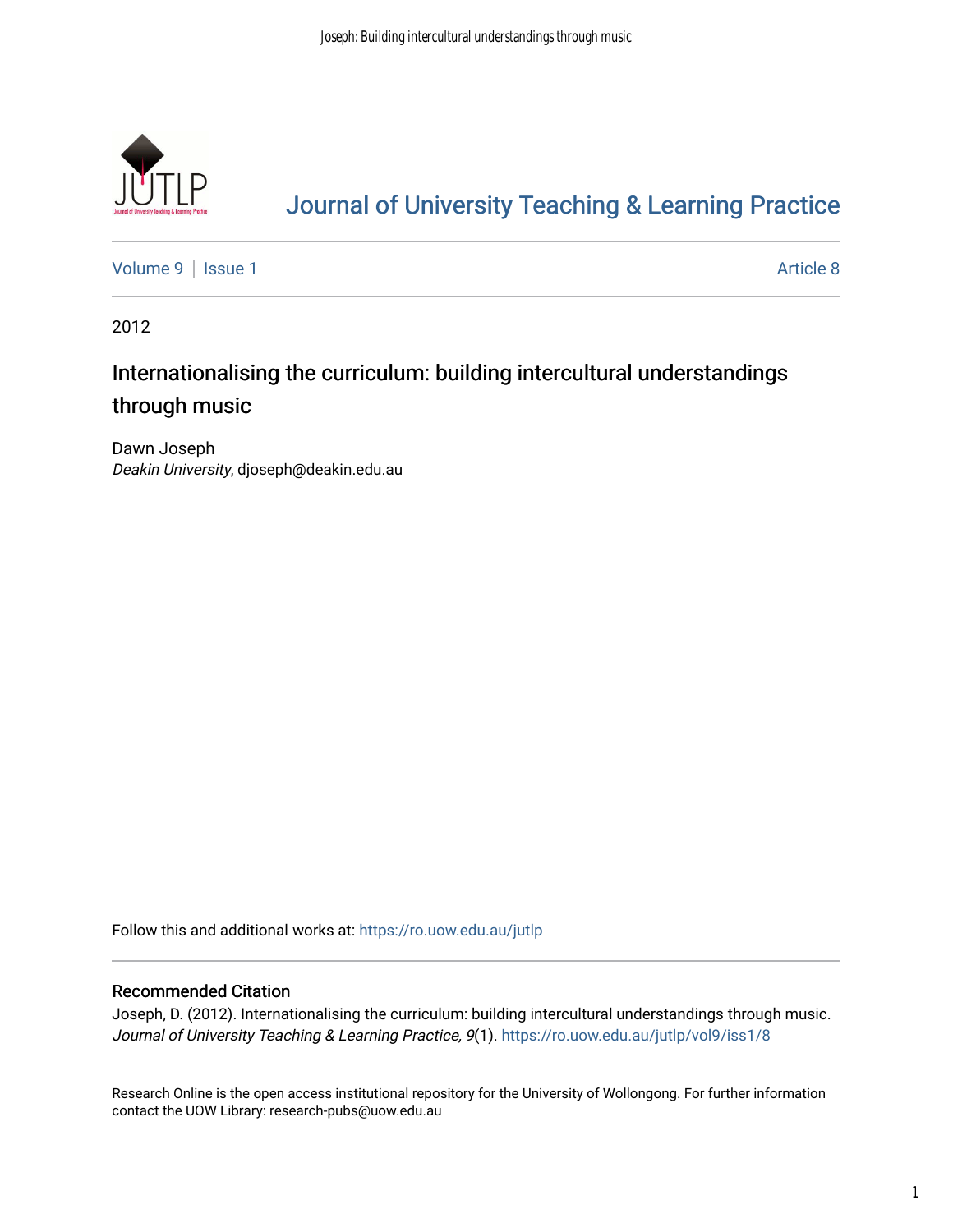### Internationalising the curriculum: building intercultural understandings through music

#### Abstract

This article reports of the power (influence) of music to develop intercultural understandings to better internationalise the curriculum. It argues that through internationalisation, we learn more about other people's cultures hence, by providing an international/intercultural dimension into the teaching unit of 'Discovering Music A', tertiary students at Deakin University have opportunities to experience, investigate and participate in a different music and culture. Using the metaphor of the 'talking drum', this article reports through anecdotal notes, observations, journaling and student evaluation, how a different music, like that of Africa, communicates and promotes intercultural dialogue in a social and learning environment. The 2011 cohort included both international and local students from the Faculty of Arts and Education, Health and Business and Law, opening up a broad range of international dialogue in which all students in the cohort had a voice for expressing themselves about another culture and its music. I contend that the inclusion of a new and different music in the Bachelor of Education (Primary) curriculum and as an elective unit across all faculties provides a pathway for intercultural dialogue and understanding. As tertiary educators by internationalising the curriculum and through the process of reflection, observation and student feedback, we are able to make meaning around our practice and adapt our practice. I argue that units like Discovering Music A are an effective and useful dais to address cultural diversity and build intercultural relations and understandings in our tertiary courses.

#### Keywords

Tertiary education, internationalising the curriculum, music education, curriculum

This article is available in Journal of University Teaching & Learning Practice:<https://ro.uow.edu.au/jutlp/vol9/iss1/8>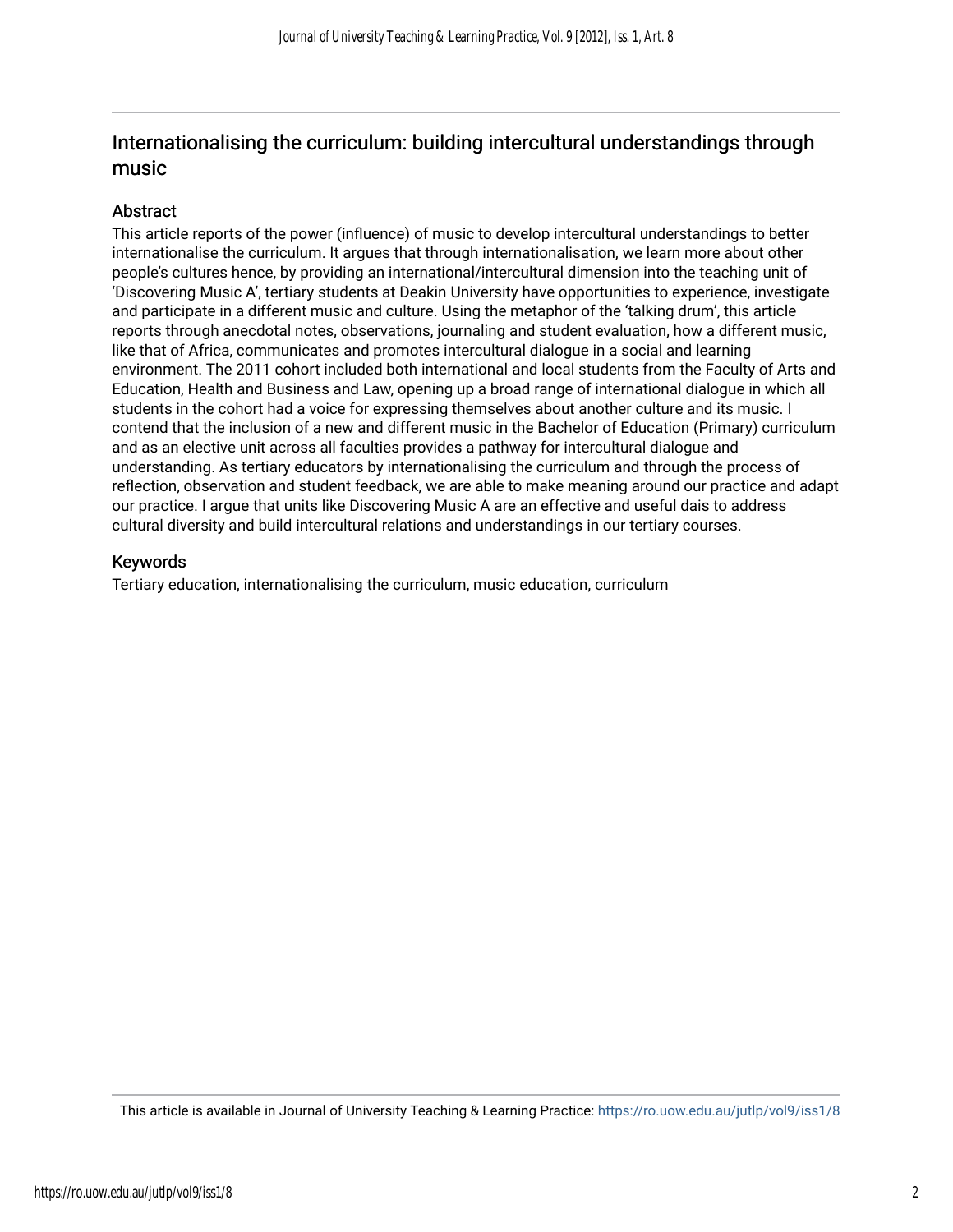#### **Background and Context**

A key challenge that continues to pervade most tertiary institutions globally centres on building intercultural relations and understandings in degrees and teaching units. In the late 90s Australian universities were said to be well-placed leaders in internationalising the curriculum because of Australia's multicultural population and range of international students (Rizvi and Walsh, 1998). This still is the case as Australia continues to prides itself as a multicultural society, a cultural mosaic formed by ongoing migration and increasing cultural diversity, "each generation must renew the commitment to diversity and multiculturalism, including in education" (Welsh, 2010, 131). Writing specifically about Deakin University in Melbourne (Australia), internationalising the curriculum is an important factor in the university's strategic policy to provide students with an "understanding of international perspectives and competence in a global environment" (Deakin University, 2002, 1). As part of its institutional vision, the university integrates international and intercultural dimensions and content into its teaching and research. Rizvi and Walsh (1998, 11) argue that "internationalising is not just gaining new skills in a different environment or completing subjects in a different country, rather they are of the opinion that "internationalisation of the curriculum...is a framework of values and practices orientated towards heightened awareness and appreciation of the politics of difference as the basis for developing the necessary skills and literacies for a changing world".

As a tertiary music educator, I bring an international and intercultural perspective to the teaching and learning of non-western music like that of African. The teaching of African music in an Australian educational context may be seen as a legitimate way of internationalising the curriculum rather than being mere tokenism. Thorsén (2002) claims, that the teaching and learning of African music offers an arena for the dynamics of international togetherness. I argue that the teaching and learning of African music allows students to develop and increase their knowledge, skills and understanding towards each other. The concept of interculturalism is part of the discourse of internationalising the curriculum, argues Knight (2003). It also involves taking risks in delivery and working with students who may be from different cultural backgrounds. By focusing on a new and different genre like that of African in my teaching, students develop awareness of self and self-reflection as they critically engage with the material as well as interact and communicate with each other and myself. In my ongoing research writing specifically about music education, I have found that, by including a new and different genre like that of African at both school and university settings, students have a better understanding of difference in music, people and culture (Joseph, 2002, 2003, 2004, 2007, 2009, 2011). Given the multicultural society we find ourselves in Australia, Merton (2011) contends that "all identities and differences are seen as being worthy of affirmation" (p.24) hence the incorporation of African music into my teaching can be viewed as "a process of integrating an international/intercultural dimension into teaching" (Knight & de Wit, 1995, 17).

This article provides a snapshot of students' understandings of African music taught within the unit Discovering Music A (ECA310) through anecdotal notes, observations, journaling and Student Evaluations of the Teaching Unit (SETU). This elective unit is offered within the Bachelor of Education (Primary) course at the Burwood campus and may be taken as an elective unit across all faculties. I introduce my students to the cultural values and practices of African society. Growing up in South Africa (Johannesburg), now living in Australia (Melbourne), I align my sense of belonging and my transmission of teaching African music to what Bhabha (1994) refers to as having a "hybridity of cultures" thereby opening up the possibility "that entertains difference without an assumed or imposed hierarchy" (2-4). I equate my transmission of African music to Green's (2011, 1) notion of transmission which refers broadly "to any kind of teaching whether it is formal and intentional or not, which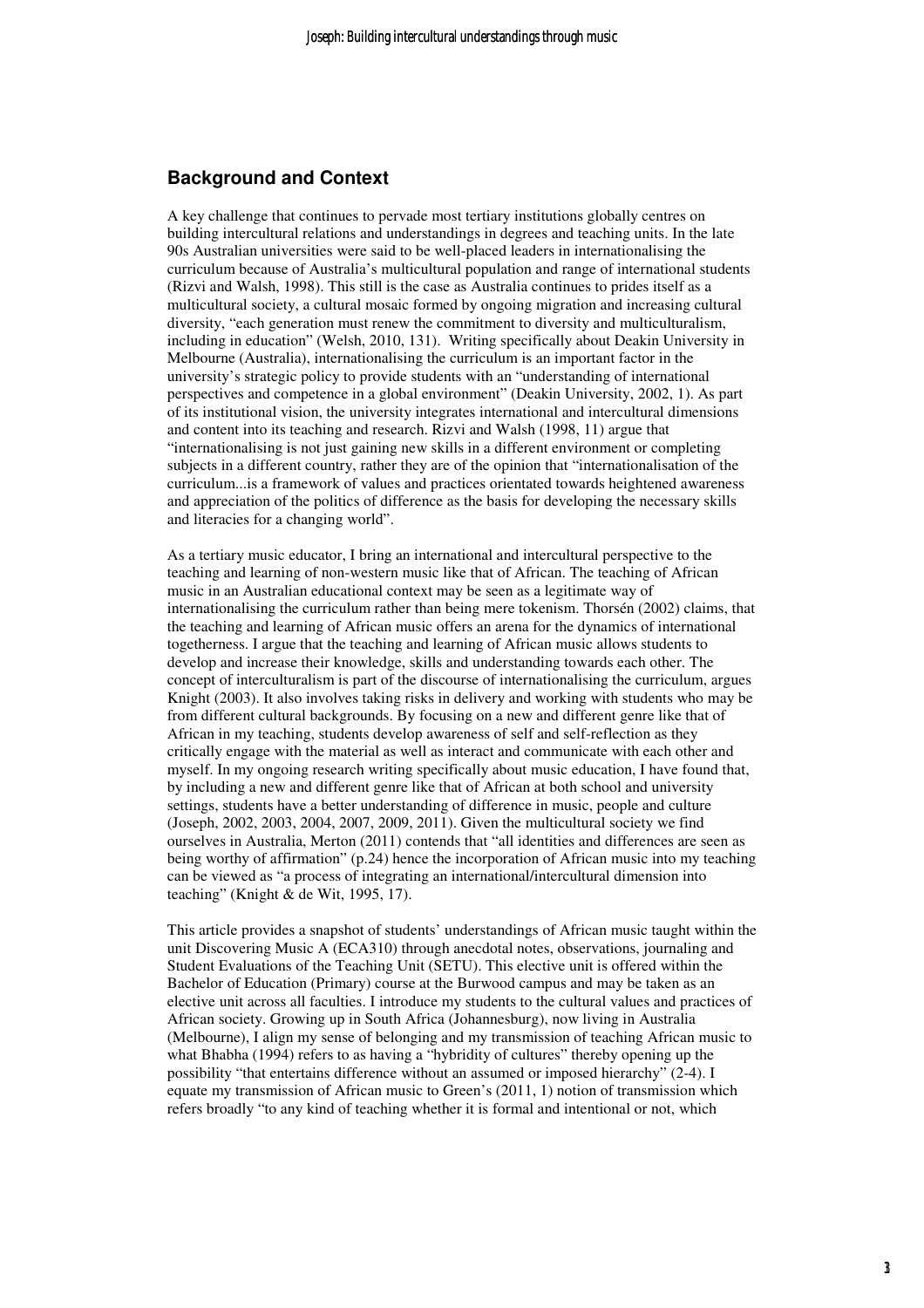involves the transmission of tastes, values, practices, skills, or knowledge from one person to another".

#### **African Music**

My decision to include African music as a music elective was based on Carver and Tracey's (2001) notion of empowering students to be confident to be able to play African instruments, sing African songs and move, as there tends to be the misconception of 'I can't sing, dance or play I as am not African'. As part of the framework of internationalising the curriculum, my students needed to learn of new and or different values, practices and skills when playing and reading music other than Western classical. I contend that by teaching African music, students' intercultural understandings may be fostered as most music units at the university are taught from a Western classical paradigm. Although I am classically trained as a pianist and pipe organist, I have also studied African music and wanted to introduce this genre to students who normally would not be familiar with it. Africa is the second largest continent with 54 countries, over 3000 ethnic groups speaking over 2000 languages (Zijlma, 2011). The rich diversity of people and language contributes to the wide spectrum, as music plays an important part of life and culture. It is impossible to go through each country, its music and culture within the short time-frame of the unit ECA310 similarly is also not possible for students to become fully enculturated into an unfamiliar music like that of African. Hallam (2001,70) points out that "most enculturation occurs without any attempt to focus on particular aspects of the music... it requires active listening, concentration and effort".

As it is not possible to take my students on a field trip to countries in Africa, I bring to them in a teaching and learning location the chance to experience and explore the music and culture of Africa. Since 2000, I regularly undertake professional development and research with artists, music teachers and leading academics in Africa. In 2003, approval was given at the Pan African Society for Musical Arts Education for the formation of an African MAT (Musical-Arts Action Team) cell for Australia which I lead on African music. The MAT cell, the only such group to be formed so far outside of the African continent, continues be involved in promoting and documenting the use of African music in Australian schools and is involved in research and development activities including curriculum design and development projects.

#### **Setting the scene: African Music in Discovering Music A**

The content as outlined in Deakin University's handbook (2011) was designed to introduce students to practical music making and music literacy skills. Within the unit, students develop and increase their knowledge and understanding of music theory and notation, aural perception skills as well as melodic and harmonic writing. The unit has no pre-requisites, nor does it require students to undertake music auditions (performance). Over the years I have had students with a range of music skills undertake the unit from the extreme case of no instrumental playing ability to one of my Malaysian international students from the Faculty of Business and Law who was at a Grade Eight level of performance (piano). To a large extent, most of the students are what I call 'consumers' of music rather than performers. Many take the unit because they either enjoy music or want to learn more about music and in particular African music which is clearly outlined in the handbook.

In terms of student population over the years I have had predominantly Anglo-Celtic as well international students (America, Canada, Chile, China, Iran, Indonesia, Malaysia, South Africa and Zimbabwe) undertaking the unit. As an elective, numbers vary from year to year (from as many as 25 to as few as 14). This unit is offered as one of several electives that students can choose from in the third year of the Bachelor Education (Primary). Students attend a three hour class (lecture and workshop) where practical hands-on music making takes place. Students are also required to undertake weekly self-directed activities through Deakin Studies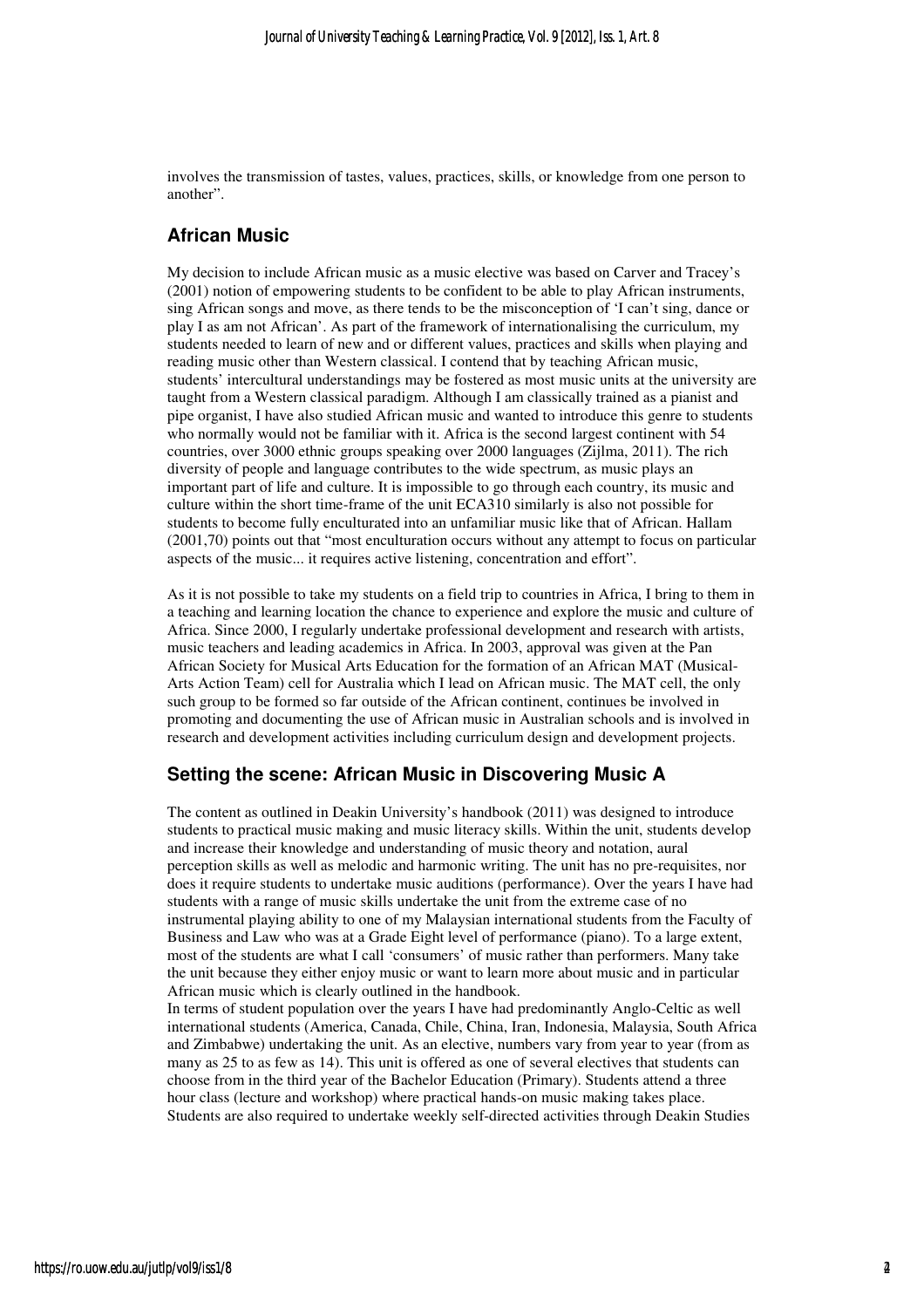Online (DSO)/Desire to Learn (D2L). As part of the unit offering, I provide them with weekly readings and activities on DSO/D2L to further support their music development and understanding of theory and aural work that is covered in class. As this unit focuses particularly on African music *per se*, a wide selection of articles on African music (indigenous instruments and cultures of Sub-Saharan Africa) is placed on DSO/D2L for students to access in order for them to extend their understanding of a particular Sub-Saharan country, music, and culture. The library resources regarding music and dance in Africa have been yearly updated since 2001 when I started to teach African music at the university with material (DVD's, sound tracks, journal articles and books).

#### **Curriculum**

As I lived and grew up amongst indigenous African people for 36 years, I offer an authentic experience to my Australian students about the music and culture of Sub-Saharan Africa (East, West and Central) and particularly of South Africa. According to Miya (2003, 2) "no one can claim to know everything about music in Africa. African cultures are so diverse and so is their music". Given the vastness of the continent my students are taught generically about the music and culture from Sub-Saharan Africa. I focus specifically on the indigenous music of the Zulu, Sotho, Xhosa and Setswana tribe of South Africa. When teaching about South African music much emphasis is placed on the role of singing and the use of protest songs as a way forward giving voice to the people as democracy and nation building was forged. Through learning African songs (lullabies, work songs, protest songs) students gained an understanding of both the nature and role of music specifically within the Sotho, Zulu, Setswana and Xhosa tribal contexts. The songs from these tribes also served as the means for teaching some of the elements of music like that of rhythm, pitch, melody, duration, dynamics and timbre. Students learnt that songs provide the medium through which children and young people receive instruction about traditional customs and practices, obligations and responsibilities. They learn about members of their families, about important people, places and events of their community, their tribe and their country (Warren, 1970).

#### **Assessment**

As part of the unit assessment, students undertake a group research project worth 40% by choosing one country in Sub- Saharan Africa. At the start of the trimester once the nature of research project was explained, students were required to investigate the role music and culture plays in African society as well as discuss a particular instrument in that country. In 2011, in consultation with me, students formed 4 groups and chose to discuss the music from: Kenya (Luo tribe and the lyre with eight strings called Nyatiyi), Zimbabwe (Shona tribe and the Mbria-thumb piano), South Africa (Xhosa tribe and the Uhadi bow-single string bow instrument) and Nigeria (Yoruba tribe and the Djembe drum). During the trimester, through reading and weekly discussions, both students and I learnt more about the vast continent of Africa, its music and culture. By creating a learning community of practice (Wenger, 1998) "all members collaborate toward mutual improvement of the collective knowledge ...to support the learning of all members and to promote the progress and enrichment of the community as a whole" (Wiggins, 2009, 24). In addition to the research project on African music, students individually undertake a theory and aural test worth 30% and a keyboard test worth 30% this aspect of the unit is taught from a Western classical perspective.

#### **Teaching and Learning of African Music**

As part of the unit offering, students undertake group keyboard instruction and also have the opportunity to play on tuned and un-tuned African instruments (djembe, marimba, cow-bell, gankoqui double bell, rattle, sheker shaker, mbira). African culture, like Australian culture is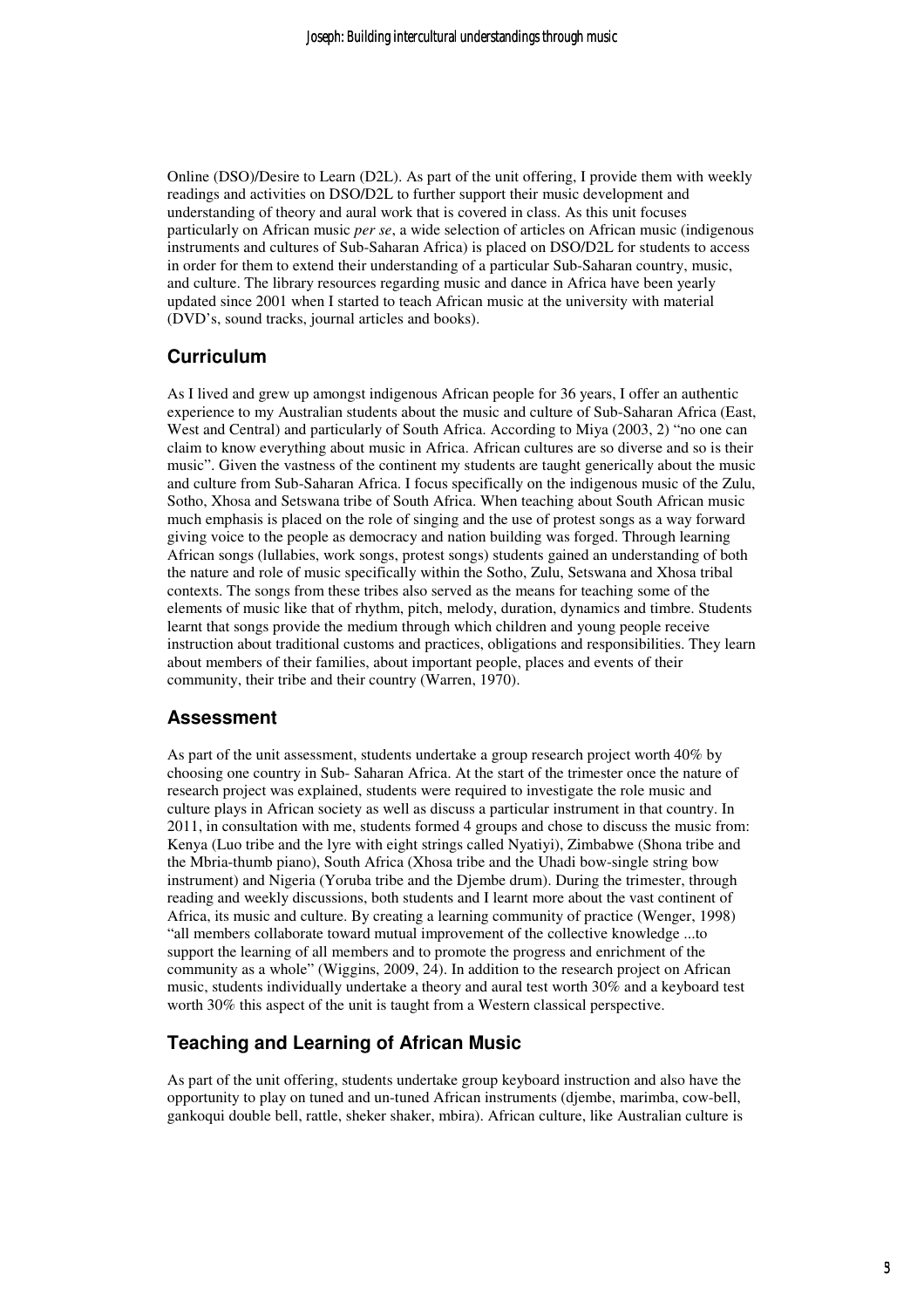very diverse, hence the music and culture of South Africa is predominantly the focus of the unit. As part of the unit content African Indigenous Knowledge Systems (IKS) is introduced and students are taught about the different types of indigenous instruments. As Nigeria is commonly known as the heart of African rhythm and having undertaking professional development with Professor Meki Nzewi and his son O'dyke Nzewi from Nigeria who now resides in South Africa, I focus on djembe drumming as the main instrument in the workshops as well as the marimba and other un-tunned instruments. Through drumming workshops students learn about poly-rhythms, improvisation and notation.

The teaching of South African songs, and instrumental music is taught in a group situation as it "provide[s] for an ensemble experience" according to Opondo (2004, 4). This was evident in her tertiary teaching of African music as it concurrently calls for instrumentalist and dancers. The peer learning and communal participation is akin to music making in wider Africa. In traditional indigenous music, people perform collectively and they learn through an oral-aural tradition. The community (young and old) participate and play instruments with each other. It is widely accepted in the continent of Africa for the audience or community to participate in the music making process or performance by using body percussion (clap, click, stamp and slap on thigh) or dancing which is a marked difference to Western classical performance where we play for each other and generally listen without participating. The participatory way of music making in African music takes into account all levels of performance ability which I emphasise in my teaching. Such opportunities allows for ensemble playing to flourish as students are generally at different levels of performance ability. The communal way of making music allows some students to tap the beat on a bell, whilst others play more complex rhythms on the drums or some students who are less inhibited may prefer to move as part of the performance.

#### **Methodology**

The article offers my perspectives from a "personal narrative" (Chase, 2005, 652) as my lived experience and story "become the frameworks within which [my] experience is reflected upon, shared and reconstructed in the light of new insights, perspectives, experiences and understandings" (Beattie, 2000, 5) in respect to the unit 'Discovering Music A' (ECA310). Weekly, I kept a journal of the interaction and engagement between myself and my students as they encountered and became immersed in African music. Through journaling I was able to reflect in action (while doing something) and on action (after you have done it) (Atherton, 2003) on the workshops; the use of journaling argues Loughran (1996, 8) "can be a powerful tool for reflection". I also refer to the 2011 SETU for ECA310 which students submit anonymously online through the university central system. At the end of the semester as unit chair, I have access to the restricted comments about my teaching, as well as to the overall satisfaction of the unit which is accessible for public viewing. From the 14 students enrolled in the elective unit for 2011, 11 students responded to SETU. I argue that through the process of reflection as tertiary educators we are able to "create meaning around practice" and the outcome from such understanding "provides a starting point for adapting [our] practice" (Young, 2006, 1).

### **The talking drum: discussion and findings**

Through anecdotal notes, observations and journaling I refer to this section of my findings and discussion as "the talking drum" as I reflect on the ECA310 unit as well as on what students have said in class or through SETU. The talking drum is used as a metaphor, in Africa it is known as a way to communicate and to send messages. It serves as a way to promote intercultural dialogue in a relaxed social and learning environment.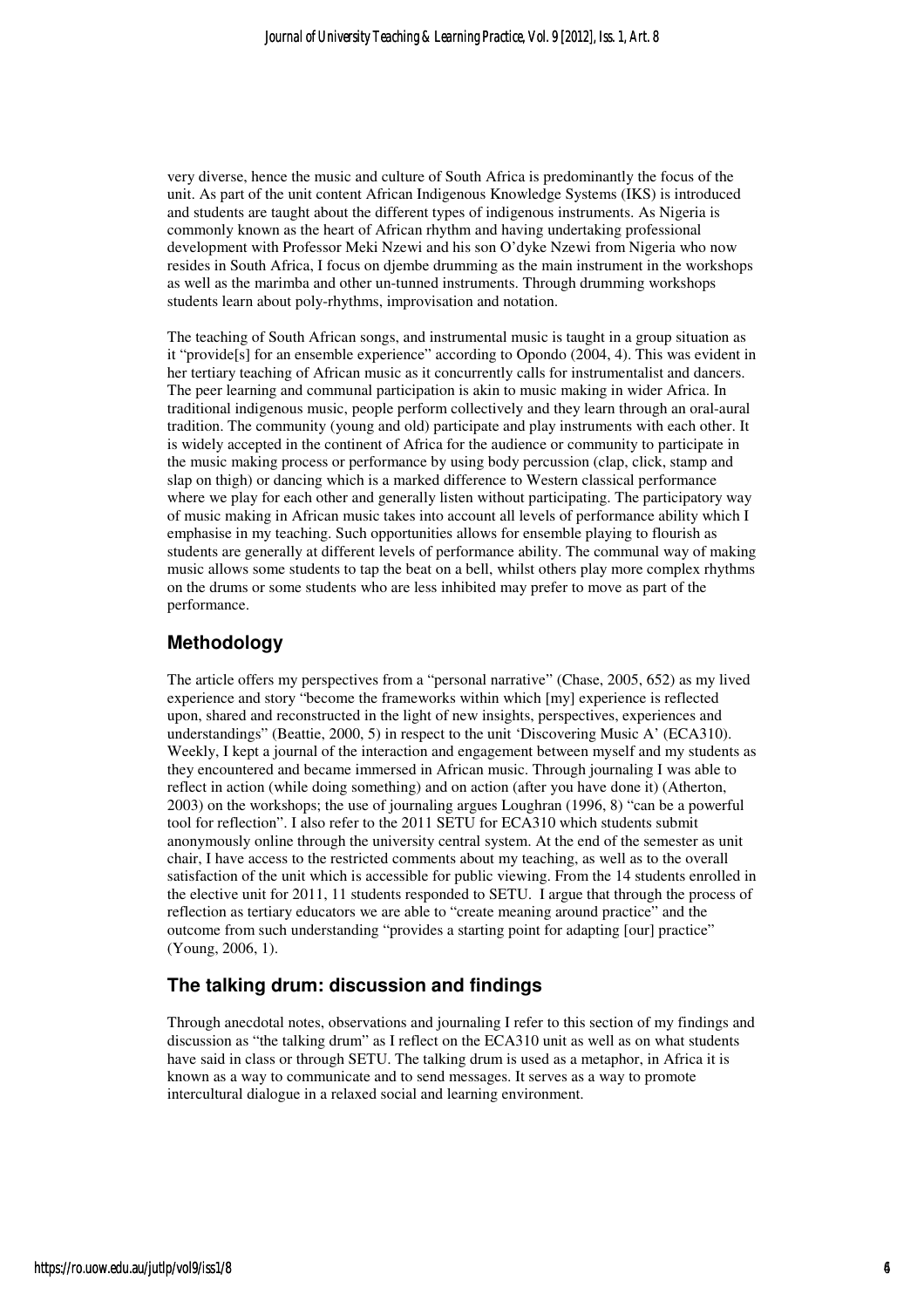#### **2011 Cohort and SETU**

In 2011, I had a particularly multicultural and international mix of students. From the fourteen, ten students self identified as Anglo-Australian, one Chilean, one Iranian, one Indonesian and one America. The American student was on exchange for just one semester whereas the Iranian and Indonesian students were returning to their country at the end of their course and the Chilean student was remaining in Australia to teach at the end of the course. There were five males and nine females in the class. 87.5% reported the unit was well taught and they would recommend the unit to other students. Comments such as "music was made the highlight of my week by way of her [lecturer] unique and hilarious approach to teaching" and "she [lecturer] clearly loves music and relishes the opportunity to instil this in others" reinforces that students would recommend this unit. Student further notes "the tutorials were informative, enjoyable and well structured" even though 75% of the students found the unit challenged them.

Some students reported in relation to the success of the unit by saying "she [lecturer] is passionate about her subject as well as very skilled", "she [lecturer] encouraged and assisted us more than any other tutor I have ever had" and "she [lecturer] inspired us to work harder and continue with music once her unit had finished". In the main most students commented that playing the drums and marimbas was a highlight, remarks such as "it was new", "different experience", "great to learn about others through an instrument" inspires me want to continue teaching African music as an aspect in the unit. All students agreed that the course material and workload was manageable even though they faced challenges in their way of thinking about values and practices for example in relation to boys and girls initiation rites and marriage rites. One student remarked "it's heartbreaking to know in the villages they all don't have schools like us here and many cannot read, something we take for granted here". Another student noted, "it was also challenging to learn new instruments and the many new rhythms one can play on the drum".

#### **Instruments and Rhythm**

From SETU and class discussions, students suggested even more time be spent on drumming. The drum circle served as a positive socialising aspect of the unit, students formed friendships, often choosing to sit next to mates who were in their research team. The teaching of rhythm on African instruments (djembe, marimba, cow-bell, Gankoqui double bell, Rattle, Sheker shaker and mbira) proved to be the most enjoyable aspect of the workshops for both students and myself. Through a hands-on practical experience, students found it easier to understand that African rhythms use a regular pulse and metre yet the accents typically fall on pulses other than the first beat of the bar (Oehrle, 1987)—for example, a typical metrical pattern in Western music may be **1** 2 3 4, **1** 2 3 4, whereas in African music the accent may fall on different beats of the bar—for example 1 **2** 3 4, 1 2 **3** 4, etc. Once students mastered simple patterns in 4, they were later introduced to more complex patterns of 6, 8 and 12 beats. Over the trimester, their confidence grew and they would request "can we please start with the drums today" or "I can now notate some of our drum patterns".

The exciting aspect of playing on the instruments especially the drums for all students was that this was not experienced in any other unit in their studies, hence a welcome relief to "relax", "de-stress" have "fun" and learn at the same time. One of the hardest aspects when playing on the instruments was keeping to their own pattern as the displacement of the accents and the introduction of poly-rhythms challenged students' concentration, they found it hard to play their own pattern and not be swayed to play someone else's pattern. Comments like "it's great to play my pattern on the drum now that I know it but hard to concentrate on just it and not play my neighbours pattern when we sitting in the drum circle" and "I find it hard to keep my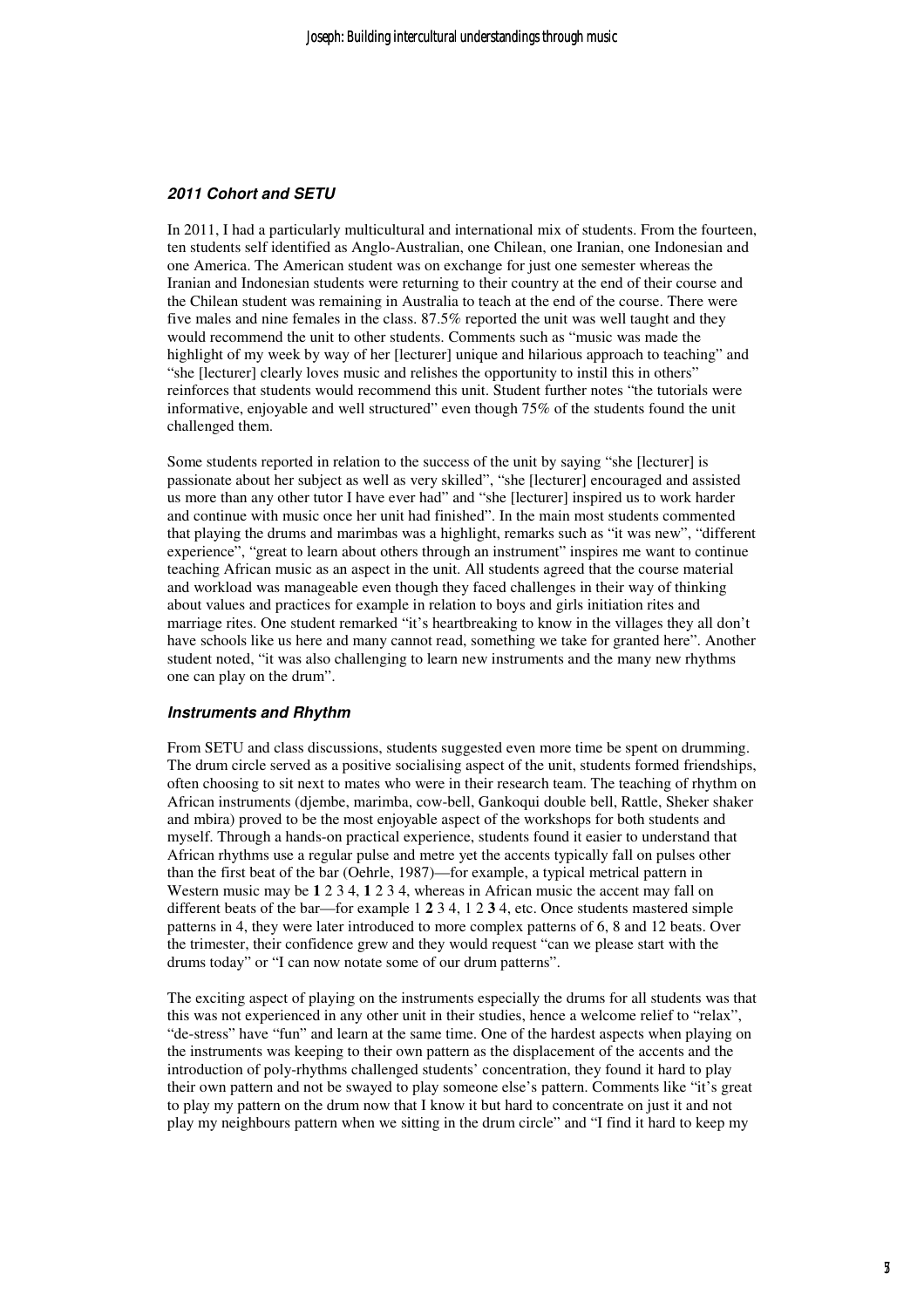pattern and sing at the same time" highlights some of the challenges students faced as well as the need for them to listen and concentrate on what they were doing.

The teaching of rhythms, songs and movement was always introduced from simple to complex in order to build students' confidence and competence. Initially students felt shy to move and dance in class, they just stood and looked at me moving as it was obvious that they had not done this before in any of their other university units. Once I did some modelling, students felt more confident to try some movement in class. As the trimester progressed students began to improvise their own movement, as they felt more comfortable with each other and me. They improvised more easily and readily on the instruments and felt this to be liberating. Students would readily say "playing on the instruments especially when improvising makes me feel free", "I can de-stress when I drum" and "I don't have to focus on reading notation like when I play the keyboard, I can just make music and feel good".

When doing listening and movement as part of the learning experience, there was no particular movement required, thus students eventually felt free to improvise "it became easier as we went along as we were not made to feel we were doing the wrong thing in our moves unless it related to a particular song like a lullaby or a work song then it had specific movement and dance steps". Since introducing African music into my teaching units at Deakin University from 2001, my observation over the years has been that students generally find it hard to sing a song, move and play an instrument simultaneously. Moving/dancing when singing in Africa is inseparable, it is an inevitable ingredient in the socialisation process (Blacking, 1983) and is done naturally by indigenous African people from young to old.

### **Singing and Storytelling**

Singing is a large part of African life and storytelling as an aspect of song teaching. Storytelling plays a significant role in songs and is part of the oral tradition of African pedagogy. The inclusion of the context of the songs taught fostered wide intercultural dialogue with my 2011 multicultural cohort. Through storytelling, students learnt about the wider cultural setting of the song and could better understand why the song was sung. It is through such dialogue that we as tertiary educators create spaces for intercultural understandings as we "so-reflect" (Tyler, 2009, 142). Students commented "when doing mundane work like ploughing fields I see why the workers sing, it makes the boring task easier", "when grinding corn and singing the songs about corn and work I realise how the women work on the farms in the rural areas and the men work on the mines or in the urban areas". Tyler (2009) is of the opinion that by reflecting "the group is more fully aware of the reasons behind what might otherwise escalate into debate rather than dialogue" (p.142). They learnt that the sharing of intergenerational story telling amongst African youth "speak of cultural and religious tradition, norms, values and their relationship with land" (Mtimkulu, 2011, p.3). When students researched about a particular country and or tribe and shared their findings for example about initiation amongst the Venda males the story "provides a backdrop for facilitated sharing of an inquiry into experience that makes it difficult to later dismiss out of hand" (Tyler, 2009, p.142).

The use of African song stories continues to be a highlight in the class as students not only learnt to sing in an African language (a challenge in itself to pronounce the words); they accompanied the song with body percussion or with un-tunned instruments. The storyline generates intercultural dialogue and understandings of the local people in that village for example: the Sotho song *Tselane and the Canniba*' opens up a space to discuss the importance of been obedient to parents or being attentive of adults with bad intentions and the Setswana song story of the Madikwe village *Ga e kabe e se* which simulates debates about the social status of women in society.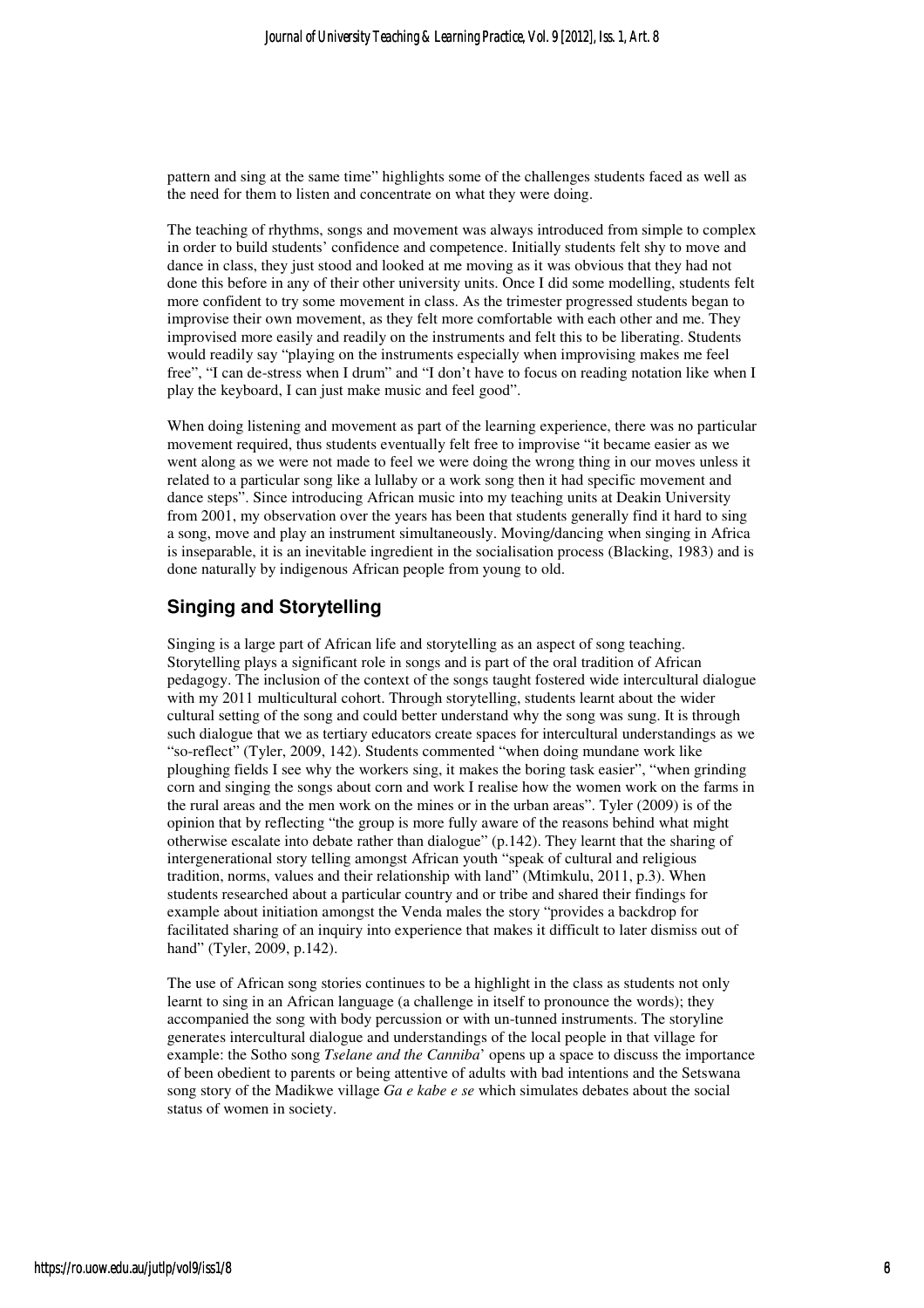As each student in the class has a "different lived experience, each of us possess a different frame for interpreting and understanding new experience[s]" (Wiggins, 2009, 10). The new experience of hearing about African life and culture in relation to the music brought about new understandings to the 2011 cohort who had never visited the continent except for one Australian student (of Anglo-Celtic background) who spent many years growing up in Kenya as her parents continue to be missionaries there. This student had a rich lived experience of the Kikuyu and Luo culture. She readily shared her knowledge of the local people she grew up with, her first-hand knowledge of the role music plays amongst the Kikuyu and Luo was not only interesting to listen to but authenticated the factual information students and I read. This particular student served as a "curriculum resource, supporting the development of crosscultural knowledge and skills" she brought in her "experiences to bear on classroom interactions" (Bell, 2004, p.10). Her sharing of life and culture in Kenya communicated the everyday lived experience of people living there. She particularly gave memory by recalling when she was younger participating in learning a song or learning about why they sang for a naming ceremony. Her reflection of her own Kenyan experience gave a rich meaning to the values and practices of the Kikuyu and Luo people.

#### **Intercultural understandings**

Through listening, music-making and reading and researching about the music and culture of another continent students attitude and perceptions changed about African music and people, they commented "I am glad I read about the suffering in South African by black people and why they wrote some of those protest songs", another said "I realise through reading how elders pass on knowledge about heritage and acknowledge the importance to consult with one's elders and value their opinion" and one student through researching for the assessment noted "it was only through reading about the mbira I learnt what life was like in Zimbabwe, what a rich country it was and now there is nothing there and why so many have left". Students have commented that by engaging with the readings, researching for their assessment they have realised how important it is for example in African society to always respect and consult with one's elders, to communally share what you have with others in the village and to sing and make an offering and invite the community when there is a cause for celebration like that of a wedding or rain after a long period of drought. The sharing and discussions generated from the project presentations as well as my weekly teaching of African music forms a large part of intercultural and international perspectives where we collectively engaged, experienced and explored African music as a community of learners and see how it relates to us and our lives here in Melbourne. "I was amazed that they have witchdoctors there whom many seem to go to and believe in as it is all part of their ancestral worship" suggested one student and another recognised "as they don't readily have doctors like us here, the indigenous medicines are well received by

local people who strongly believe in such practice". Students at the end of every week always commented that they learnt or experienced something "new" or "different" either through the entertaining aspect of storytelling or through singing, moving or playing of instruments. I continue to be amazed at how much my students have learnt in a short space of time about a different music and people, I like them continue to remain fascinated about some of the practices and value systems in Sub-Saharan Africa.

#### **Conclusion**

As a former South African, I bring to my teaching an authentic learning experience as I reflect on my past teaching and learning of African music which informs my current practice. Through ongoing professional development in my new country of abode, I continue to share the role singing and dance plays in African life and culture as well as introduce students to playing some African instruments mainly the djembe drum and marimba. The 2011 cohort included both international and local students from the other Faculties opening up a wide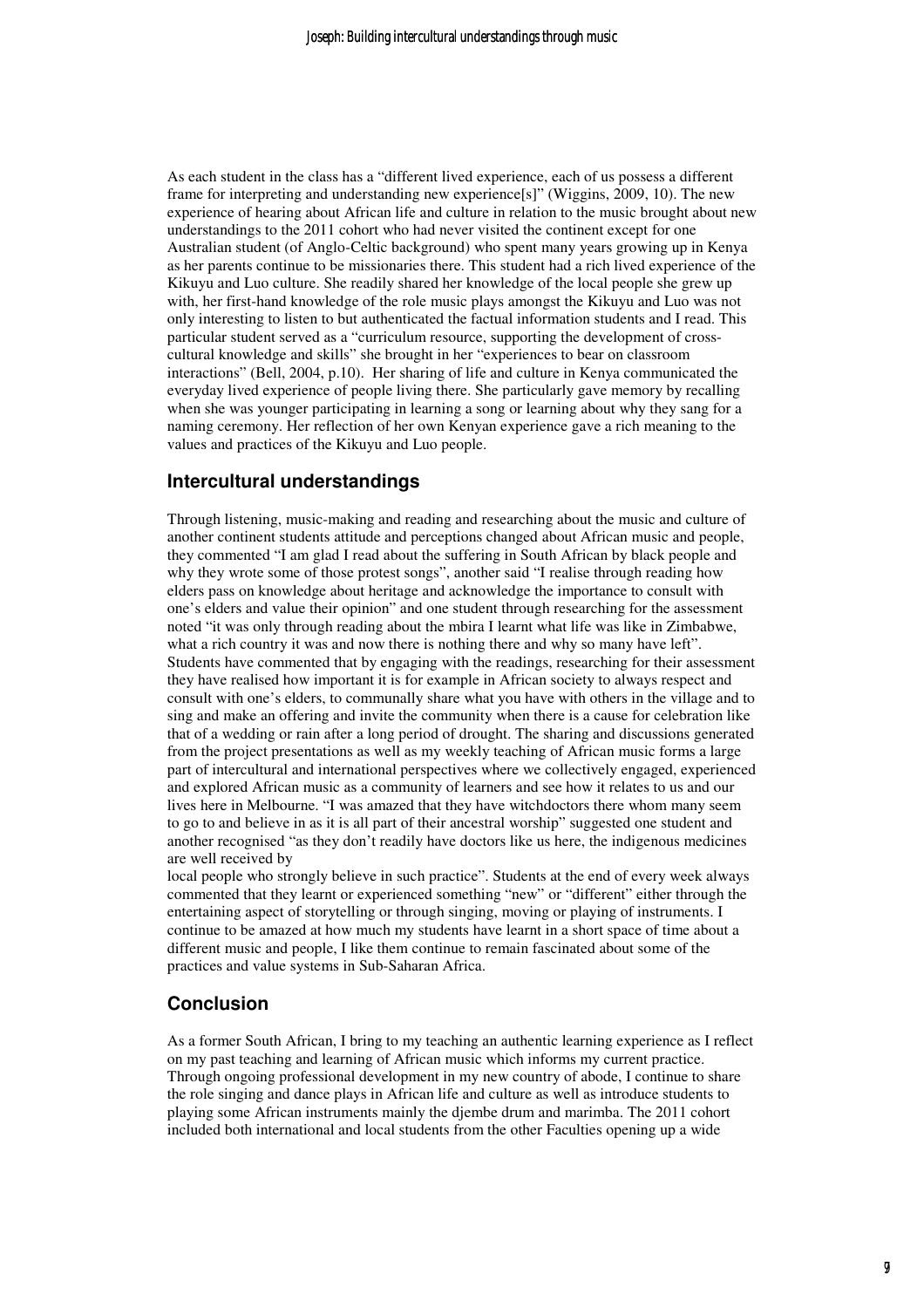international dialogue, giving voice for all students to express themselves about another culture, music and genre. The inclusion of African music in the music elective 'Discovering Music A' helped students learn more about the music and culture of African people and may be seen as an effective way of internationalising the curriculum, where different and or similar values, practices, skills and literacies are explored. My students learnt not only about the notion of 'other' in terms of cultural transmission and exchange, they also learnt about: team work, group dynamics, respect and discipline. It created a place and space for students to think of diverse ways to understand 'others' as most students are on a level playing field when it comes to African indigenous music. Having read and researched about the people of Africa and learnt about third world living conditions students had a greater understanding and appreciation of the first world society we live in. Comments made by students for example about "we have excellent local public transport", "we don't have to think about the supply of water and food" and "good schooling and health is readily available here for us" helped students recognise what we have here in Melbourne compared with some African people who have come here as refugees from war torn countries.

By understanding others and being inclusive of others, their culture and music can only make this world a better place to live and work in. Allard (2006, 326) claims the discourse of 'we are all the same', denies the possibility that there are "different knowledge and values systems that stand in contrast to those held by the hegemonic cultural group". The use of storytelling in the unit "conveys messages of wisdom and truth" (Potgieter, 2006, 24). According to Okafor & Ng'andu (2003) it also is a powerful way to pass on information, teaching of morals, IKS and belief systems and viewpoints. Through the research projects students established greater musical and cultural connections which synthesized their learning, understanding and interest in African music as an intercultural engagement. The projects allowed students to investigate and share their knowledge about a particular country and genre for example the importance of 'initiation rites of passage', 'ancestral worship' and paying for one's bride with cattle. With each of these aspects of daily living there is always a song that accompanies the rituals. Through researching their projects students recognised the importance of music in African life and culture and realised "each style has something different to reveal to us about the culture and society of the people and country from which it originates" (Jorritsma, 2008, 24). The research aspect of the unit as well as my teaching of African music provides an international/intercultural dimension (Knight & de Wit, 1995) into the unit.

Leask (2001) suggests that "internationalizing university curricula is a powerful and practical way of bridging the gap between rhetoric and practice to including and valuing the contribution of international students" (100) and in my case my contribution as the international staff member in my faculty. In their study of international education in Australian universities Clyne, Marginson and Woock (2001, 120) argue that "internationalisation is to learn about other people's cultures", by "providing an experience [like that of African music and culture] to our own students [is] to open their horizons". As Melbourne continues to pride itself as a rich multicultural state, the inclusion of African music is just one effective example of building intercultural understanding and dialogue through internationalising the curriculum. According to Taylor (2004, 155) "internationalisation is not seen as something that applies to some individuals and some countries but not to others, it is viewed as an all-embracing approach to higher education".

My ongoing collaborative articles, professional development, conferences, and research projects with academics in Africa in particular South Africa continues to inform my teaching of African music at Deakin University. In as much as I aim to build intercultural understandings through active engagement into "the shoes of another culture [African]…its skin will never be their own" (Biernoff & Blom, 2002, 27). At the end of the unit I do recommend that students undertake a trip to Africa to fully experience and explore the local music, people and culture as the unit only offers a small window of exchange into the vast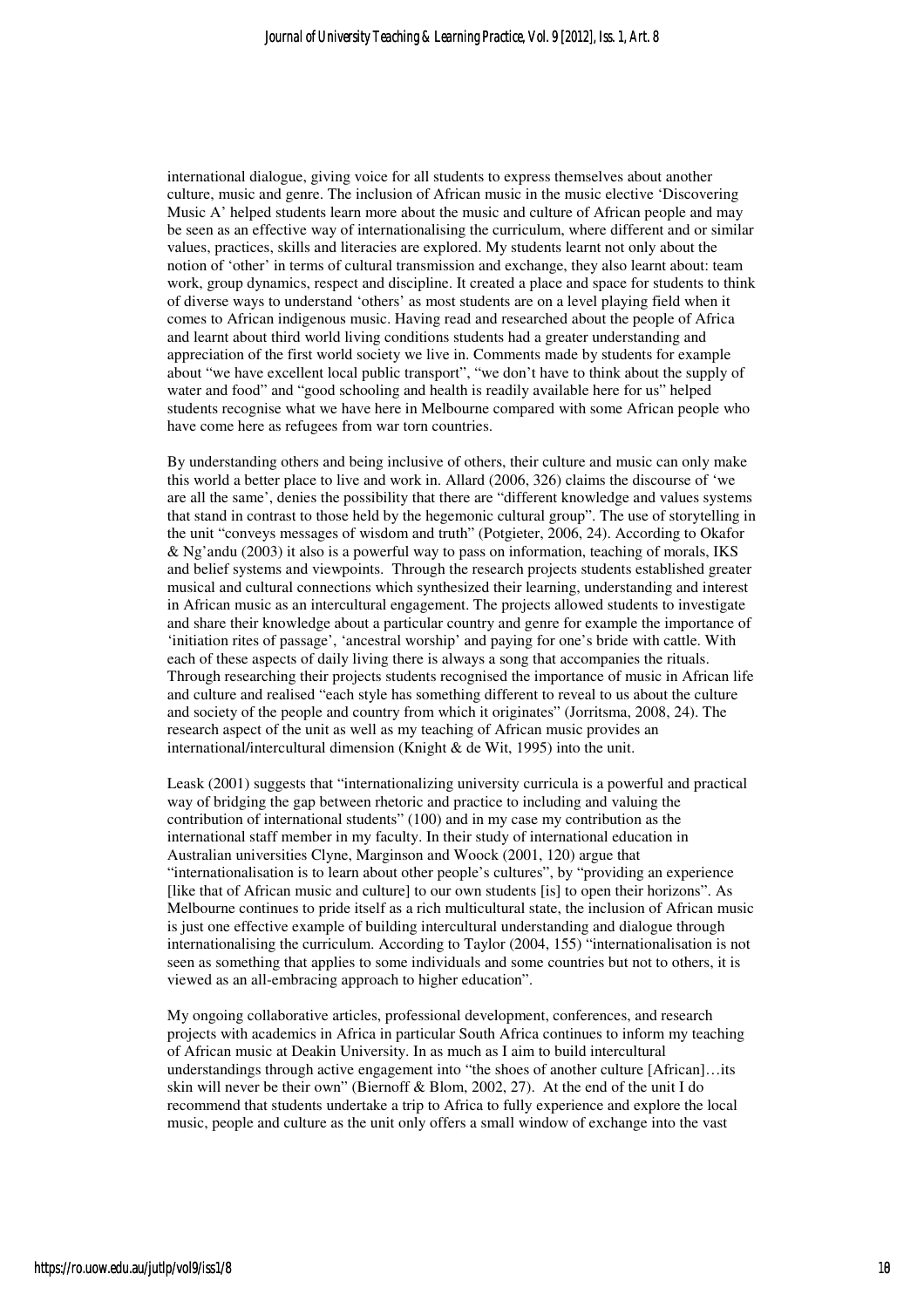continent of music and culture. I argue that units like Discovering Music A are an effective and useful dais to address cultural diversity and build intercultural relations and understandings in tertiary courses.

#### **References**

Allard, A 2006, 'A bit of a chameleon act': A case study of one teacher's understanding of diversity, *European Journal of Teacher Education*, 29:3, 319-340.

Atherton, J S 2003, Learning and teaching: Reflective Practice, accessed 24/1/2004, from http://www.dmu.ac.uk/~jamesa/learning/reflecti.htm

Bell, M 2004, Internationalising the higher education curriculum – Do academics agree? in Transforming Knowledge into Wisdom, Proceedings of the 27th HERDSA Annual Conference, Miri, Sarawak, 4-7 July 2004, accessed 31/10/2011, http://www.herdsa.org.au/wp-content/uploads/conference/2004/PDF/P036-jt.pdf

Beattie, M 2000, Narratives of professional learning: becoming a teacher and learning to teach, *Journal of Educational Enquiry*, 1:2, 1-23, accessed 7/4/2010, http://www.literacy.unisa.edu.au/jee/Papers/JEEPaper6.pdf

Bhabha, H 1994, *The Location of Culture,* London, Routledge.

Biernoff, L & Blom, D 2002, Non-western ensembles: Crossing boundaries and creating interstices in cross-cultural educational contexts, *Research Studies in Music Education*, 19:1, 22-31.

Blacking, J 1983, The Concept of Identity and Folk Concepts of Self: A Venda case Study, in A Jacobson-Widding (ed), *Identity: Personal and Socio-Cultural,* 47-65, Uppsala, Uppsala University.

Carver, M & Tracey, A 2001, Marimba workshop. A paper and workshop presented at the Cultural Diversity in Music Education Conference, School of Oriental and African Studies, Unpublished paper, London, 8-11 November 2001.

Clyne, F, Marginson, S & Woock, RR 2001, International education in Australian universities: Concepts and definitions, *Critical Studies in Education*, 42:1, 111-127.

Chase, S E 2005, Narrative inquiry: multiple lenses, approaches, voices, in NK Denzin & YS Lincoln (eds), *The SAGE handbook of quantitative research*, pp.651-679, New York, Sage.

Deakin University handbook 2011, accessed 24/10/2011, http://www.Deakin.edu.au/currentstudents/courses/unitsearch.php?entunit=eca310&entkeyword=Keyword&year=2011&submit=Go

Deakin University 2011, Internationalisation at Deakin, accessed 25/10/2011, http://www.Deakin.edu.au/internationalisation/internationalisation.php

Deakin University 2002, International and Culturally Inclusive Curricula Principles and Guidelines. (Draft Document), 2 August 2002.

Green, L 2011, Introduction: the globalization and localization of learning, teaching, and music identity, in L Green (ed), *Learning, Teaching and Musical Identity*, 1-19, Indiana University Press, Bloomington & Indianapolis.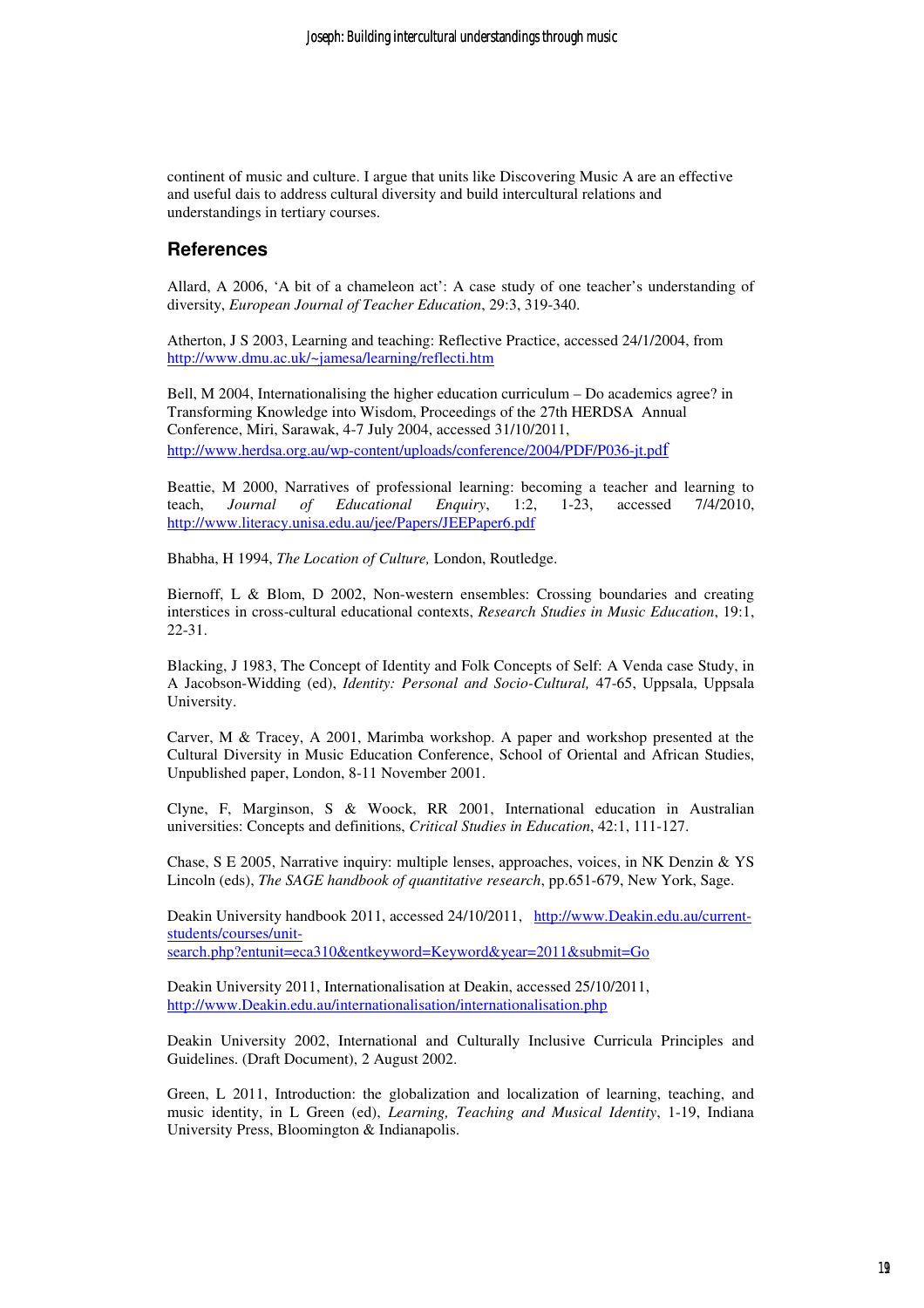Haigh, MJ 2002, Internationalisation of the Curriculum: designing inclusive education for a small world, *Journal of Geography in Higher Education*, 26:1, 49-66.

Jorritsma, M 2008, What is African music? *The Talking Drum*, 29:1, 22-24.

Joseph, D 2002, Umoja: teaching African music to generalist teacher education students, in J Callaghan & J Rosevear (eds), Research matters: linking outcomes with practice. Proceedings of the XXIVth annual conference, 86-98, Australian Association for Research in Music Education (AARME), Melbourne, Victoria.

Joseph, D 2003, An African music odyssey: introducing a cross-cultural music curriculum to Australian primary teacher education students, *Journal of the International Society for Music Education*, 2, 98-111.

Joseph, D 2004, Smaller steps into longer journeys : experiencing African music and expressing culture, in M Chaseling (ed), Proceedings of the XXVIth Australian Association for Research in Music Education Annual Conference, 216-225, AARME, Melbourne, Vic.

Joseph, D 2005, Travelling drum with different beats: experiencing African music and culture in Australian teacher education, *Teacher development: an International Journal of teachers' professional development*, 9:3, 287-300.

Joseph, D 2007, Jabulani Africa: celebrating music making and finding meaning in Australia, in A Stanberg, J McIntosh & R Faulkner (eds),Celebrating Musical Communities, Proceedings of the 40th Anniversary National Conference, pp. 126-129, Australian Society for Music Education Incorporated (ASME), Nedlands, W.A.

Joseph, D 2009, Masakhane: musical understanding in African music, in W Baker (ed), Proceedings of the XVIIth National Conference, 96-102, Australian Society for Music Education Inc., Launceston, Tasmania.

Joseph, D 2011, Cultural Diversity in Australia: Promoting the Teaching and Learning of South African Music, *Australian Journal of Music Education*, 1: 1, 42-56.

Knight, J & de Wit, H 1995, Strategies for internationalisation of higher education: historical and conceptual perspectives, in H de Wit (ed), *Strategies for Internationalisation of Higher Education: A Comparative Study of Australia, Canada, Europe and the United States of America*, Amsterdam, European Association of International Education.

Knight, J 2003, Updating the Definition of Internationalization, *International Higher Educatio*n, vol.33, 2-3. Leask, B 2001, Bridging the gap: internationalizing university curricula, *Journal of Studies in International Education*, 5:2, 100-115.

 Leask, B 2001, Bridging the gap: internationalizing university curricula, *Journal of Studies in International Education*, 5:2, 100-115.

Loughran, J J 1996, *Developing Reflective Practice: Learning about teaching and Learning through Modelling*, United Kingdom, Falmer Press.

Oehrle, E 1987, *A New Direction for South African Music Education*, Pietermaritzburg, South Africa, Shuter & Shooter (Pty) Ltd.